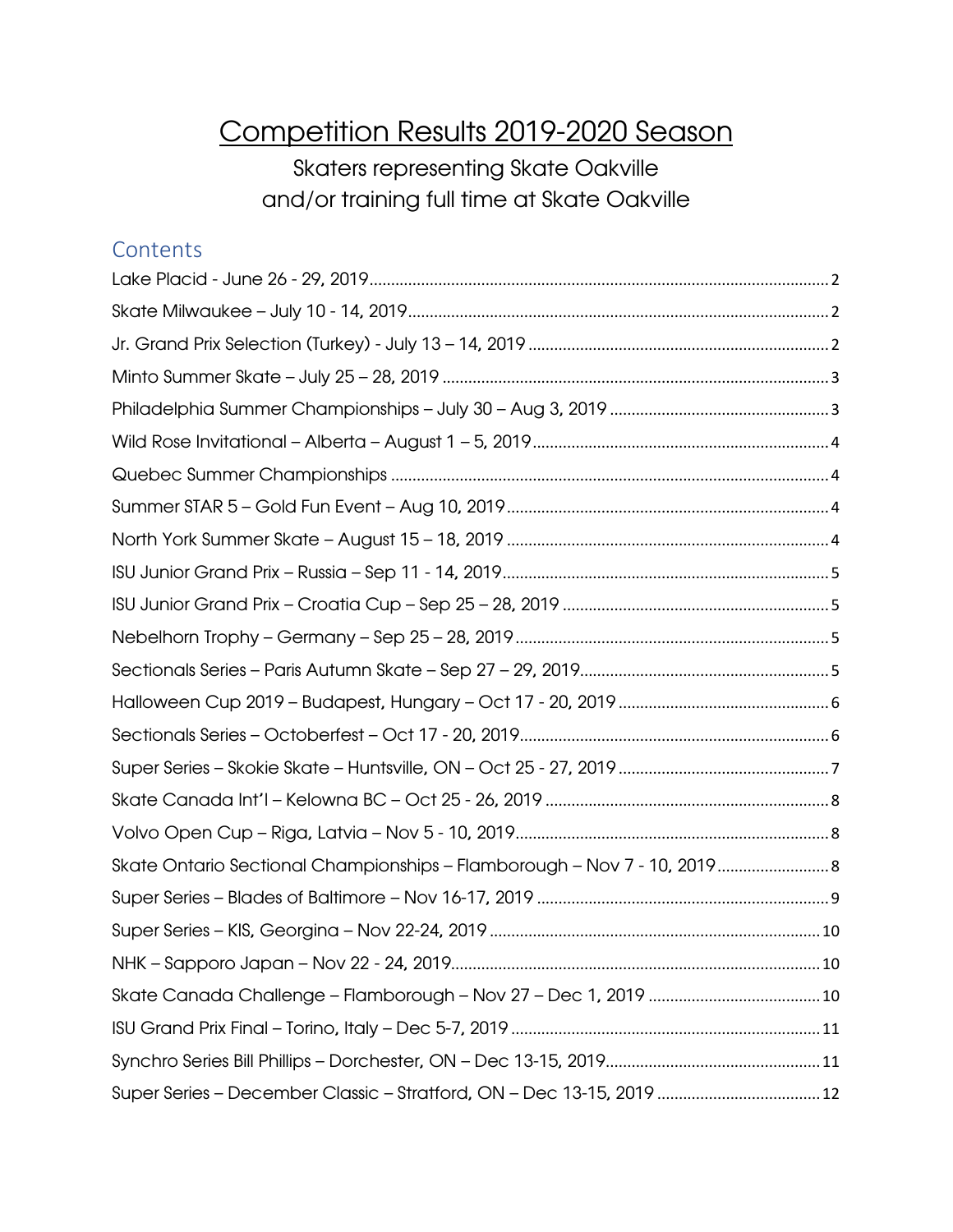| 2020 Canadian Tire National Skating Championships-Mississauga, ON - Jan 13-19, 2020 |  |
|-------------------------------------------------------------------------------------|--|
|                                                                                     |  |
|                                                                                     |  |
|                                                                                     |  |
|                                                                                     |  |
|                                                                                     |  |
|                                                                                     |  |
|                                                                                     |  |
| REMAINDER OF SEASON CANCELLED DUE TO COVID                                          |  |

#### <span id="page-1-0"></span>Lake Placid - June 26 - 29, 2019

| <b>Senior Singles</b>    |                 |             | Also Skated             |
|--------------------------|-----------------|-------------|-------------------------|
| <b>Hélène Carle</b>      | 4th             | Qualifying  | Emma Dinda              |
| Olivia Farrow            | 1st             | Consolation |                         |
| <b>Junior Singles</b>    |                 |             |                         |
| <b>Catherine Carle</b>   | 1st             | Qualifying  |                         |
| Yasemin Zeki             | 5th             | Qualifying  |                         |
| <b>Catherine Carle</b>   | 2 <sub>nd</sub> | Final       |                         |
| Novice Singles           | Also Skated     |             |                         |
| <b>Audrey Carle</b>      | 4th             | Qualifying  | <b>Christian Nainer</b> |
|                          |                 |             | Annie Guo               |
| Intermediate Singles     |                 |             |                         |
| <b>Tara Maria lenciu</b> | 4th             | Qualifying  |                         |
| <b>Tara Maria lenciu</b> | 3rd             | Final       |                         |

#### <span id="page-1-1"></span>Skate Milwaukee – July 10 - 14, 2019

| Novice Singles | Also Skated |  |                       |
|----------------|-------------|--|-----------------------|
|                |             |  | Christian<br>. Nainer |

#### <span id="page-1-2"></span>Jr. Grand Prix Selection (Turkey) - July 13 – 14, 2019

Junior Singles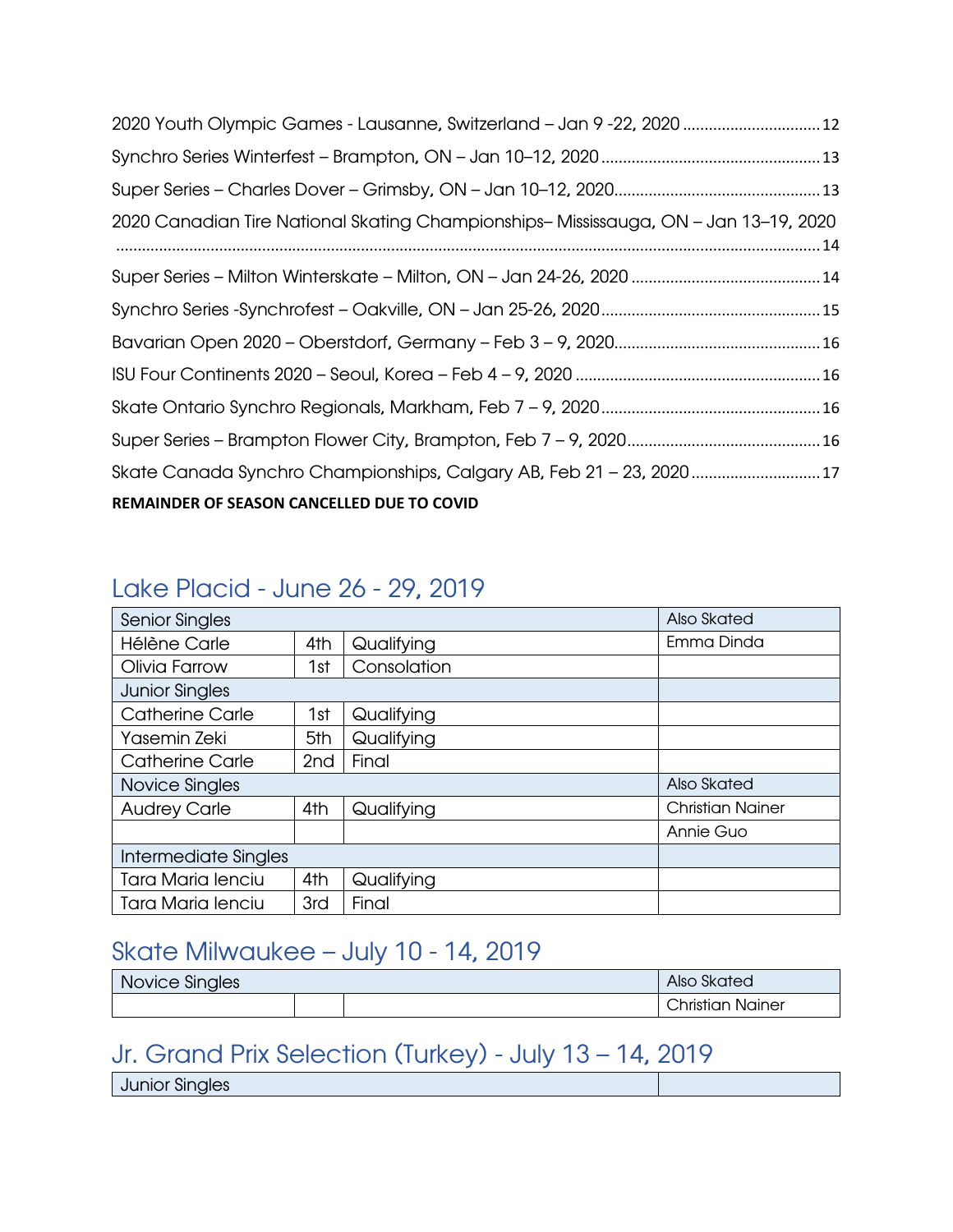| - - |
|-----|
|-----|

#### <span id="page-2-0"></span>Minto Summer Skate – July 25 – 28, 2019

| Senior Singles          |                 |                      | Also Skated                                              |
|-------------------------|-----------------|----------------------|----------------------------------------------------------|
| <b>Bennet Toman</b>     | 3               |                      | Olivia Farrow                                            |
|                         |                 |                      | Emma Dinda                                               |
| <b>Junior Singles</b>   |                 |                      | Also Skated                                              |
| <b>Catherine Carle</b>  | 2nd             | Group 1              | Yasemin Zeki                                             |
|                         |                 |                      | <b>Mina Mircetic</b>                                     |
|                         |                 |                      | <b>Phoenix Miller-Bush</b>                               |
| <b>Junior Pairs</b>     |                 |                      | Also Skated                                              |
|                         |                 |                      | Audrey Carle (Oak) /<br>Gabriel Farand (Oak)             |
|                         |                 |                      | Mackenzie Ripley (KW) /<br>Owen Brawley (KW)             |
|                         |                 |                      | Cassandra Leung (Oak)/<br>Paxton Fletcher (Oak)          |
| Novice Singles          |                 |                      | Also Skated                                              |
|                         |                 |                      | Annie Guo                                                |
|                         |                 |                      | Alessandra Spina                                         |
|                         |                 |                      | Sophie Vasquez                                           |
| Novice Dance            |                 |                      | Also Skated                                              |
|                         |                 |                      | Nicole Bolender (Oak) /<br>Aiden Dotzert (KW)            |
| Pre Novice Singles      |                 |                      | Also Skated                                              |
|                         |                 |                      | Nicole Bolender                                          |
| <b>Pre Novice Dance</b> |                 |                      | Also Skated                                              |
|                         |                 |                      | Abigail Jackson (Oak) /<br><b>Christian Nainer (Oak)</b> |
| Juvenile Singles        |                 |                      | Also Skated                                              |
|                         |                 |                      | Carrie Zou (U12)                                         |
| Pre Juvenile Singles    |                 |                      |                                                          |
| <b>Ashley Dinh</b>      | 2nd             | U11 - group 3        | Amy Wang - U13                                           |
| <b>STAR Singles</b>     |                 |                      | Also Skated                                              |
| <b>Tayler Mackey</b>    | 5th             | Gold                 | Carrie Zou - STAR 9                                      |
| Ksenia Krouzkevitch     | 2 <sub>nd</sub> | STAR 5 U10 - group 2 |                                                          |

## <span id="page-2-1"></span>Philadelphia Summer Championships – July 30 – Aug 3, 2019

| Senior Singles      |     |  | Also Skated |
|---------------------|-----|--|-------------|
| <b>Bennet Toman</b> | 4th |  |             |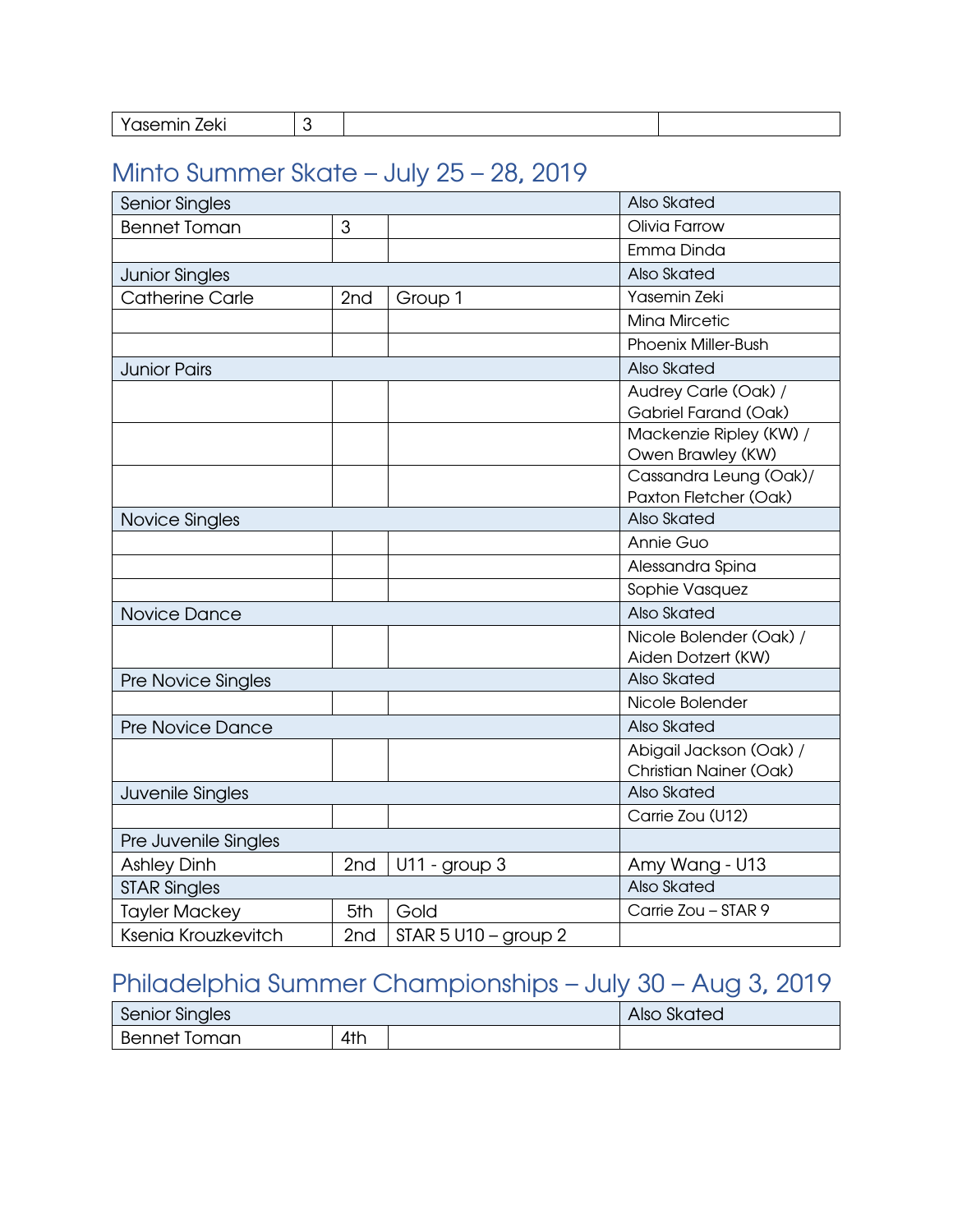#### <span id="page-3-0"></span>Wild Rose Invitational – Alberta – August 1 – 5, 2019

| Novice Singles            |                 | Also Skated               |
|---------------------------|-----------------|---------------------------|
| Shannon Bowman            | 3rd             | <b>Audrey Carle (NAS)</b> |
| <b>Pre Novice Singles</b> |                 | Also Skated               |
| Tara Maria lenciu         | 2 <sub>nd</sub> |                           |

#### <span id="page-3-1"></span>Quebec Summer Championships

| Novice Dance                                             |     |  |
|----------------------------------------------------------|-----|--|
| Nicole Bolender (Oak) /<br>Aiden Dotzert (KW)            | 5th |  |
| <b>Pre Novice Dance</b>                                  |     |  |
| Abigail Jackson (Oak) /<br><b>Christian Nainer (Oak)</b> | 4th |  |

## <span id="page-3-2"></span>Summer STAR 5 – Gold Fun Event – Aug 10, 2019

| <b>STAR Singles</b>                       |  |                                | Also Skated             |
|-------------------------------------------|--|--------------------------------|-------------------------|
| STAR <sub>9</sub><br>5th<br>Madison Osugi |  | Caitlin MacDonald - STAR 5 U13 |                         |
|                                           |  |                                | Jade Zhang - STAR 5 U13 |

#### <span id="page-3-3"></span>North York Summer Skate – August 15 – 18, 2019

| <b>Senior Singles</b>                                  |                 |                      |                  |
|--------------------------------------------------------|-----------------|----------------------|------------------|
| <b>Bennet Toman</b>                                    | 4th             |                      |                  |
| Olivia Farrow                                          | 2 <sub>nd</sub> |                      |                  |
| Emma Dinda                                             | 3rd             |                      |                  |
| <b>Senior Pairs</b>                                    |                 |                      |                  |
| Olivia Boys-Eddy (Aus) /<br>Livio Mayr (Aus)           | 2nd             |                      |                  |
| Kirsten Moore-Towers (Oak)<br>/ Michael Marinaro (Oak) | 3rd             | Withdrew after short |                  |
| <b>Junior Singles</b>                                  |                 |                      | Also Skated      |
| <b>Catherine Carle</b>                                 | 2nd             | Group 2              | Yasemin Zeki     |
| <b>Junior Pairs</b>                                    |                 |                      |                  |
| Audrey Carle (Oak) /<br>Gabriel Farand (Oak)           | 3rd             |                      |                  |
| Mackenzie Ripley (KW) /<br>Owen Brawley (KW)           | 4th             |                      |                  |
| Cassandra Leung (Oak)/<br>Paxton Fletcher (Oak)        | 5th             |                      |                  |
| Novice Singles                                         |                 |                      | Also Skated      |
| <b>Christian Nainer</b>                                | 2nd             |                      | Alessandra Spina |
| Shannon Bowman                                         | 2 <sub>nd</sub> | Group 3              | Sophie Vasquez   |
| <b>Pre Novice Singles</b>                              |                 |                      | Also Skated      |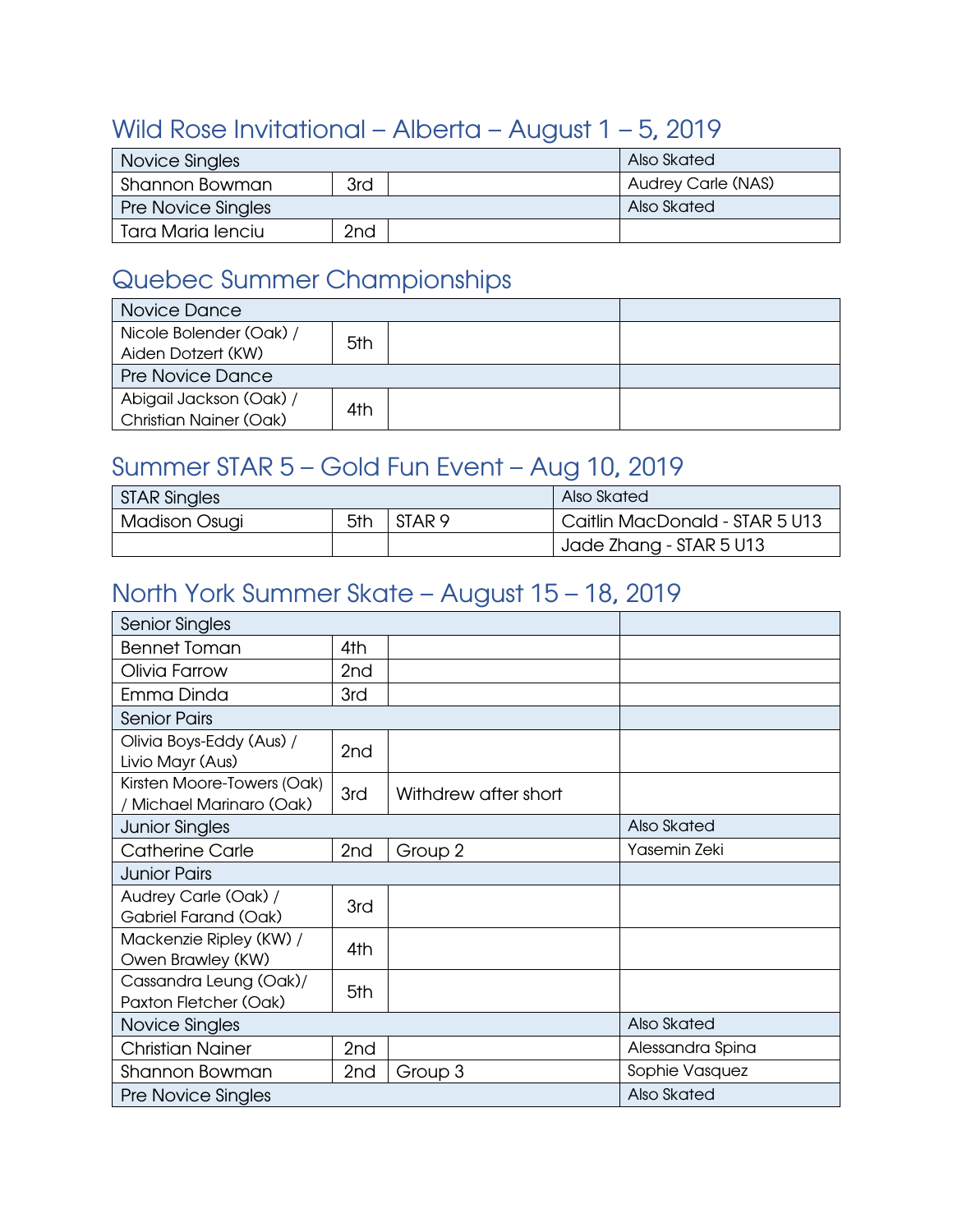| <b>Tara Maria lenciu</b> | 1st | Group 2        | Nicole Bolender         |
|--------------------------|-----|----------------|-------------------------|
| Tian Qing                | 5th | Group 4        | Claire lerullo          |
|                          |     |                | Daniel Chacon           |
| <b>Pre Novice Dance</b>  |     |                |                         |
| Ivey Caldwell (Oak) /    | 5th |                |                         |
| Cayden Dawson (Oak)      |     |                |                         |
| Juvenile Singles         |     |                | Also Skated             |
| <b>Vivienne Georgiou</b> | 3rd | U14 - Group 2  | Madeline Atkinson - U14 |
|                          |     |                | Madison Osugi - U14     |
|                          |     |                | Carrie Zou - U12        |
| Pre Juvenile Singles     |     |                | Also Skated             |
| <b>Ashley Dinh</b>       | 1st | $U11 - Group1$ | Malak Soloumah - U13    |
|                          |     |                | Gabriela Paz - U11      |
|                          |     |                | Alina Ren - U11         |

#### <span id="page-4-0"></span>ISU Junior Grand Prix – Russia – Sep 11 - 14, 2019

| <b>Junior Singles</b> |  |  | <b>Also Skated</b> |
|-----------------------|--|--|--------------------|
|                       |  |  | Zeki<br>'asemın    |

#### <span id="page-4-1"></span>ISU Junior Grand Prix – Croatia Cup – Sep 25 – 28, 2019

| <b>Junior Singles</b> |  |  | Skated<br>Also    |
|-----------------------|--|--|-------------------|
|                       |  |  | Zeki<br>'asemin . |

#### <span id="page-4-2"></span>Nebelhorn Trophy – Germany – Sep 25 – 28, 2019

| <b>Senior Pairs</b>                                    |     |  |  |
|--------------------------------------------------------|-----|--|--|
| Kirsten Moore-Towers (Oak)<br>/ Michael Marinaro (Oak) | 1st |  |  |

#### <span id="page-4-3"></span>Sectionals Series – Paris Autumn Skate – Sep 27 – 29, 2019

| <b>Senior Singles</b>                        |                 |                      |                            |
|----------------------------------------------|-----------------|----------------------|----------------------------|
| <b>Bennet Toman</b>                          | 3rd             |                      |                            |
| Chloe Ing                                    | 1st             |                      |                            |
| Emma Dinda                                   | 2 <sub>nd</sub> |                      |                            |
| <b>Senior Pairs</b>                          |                 |                      |                            |
| Olivia Boys-Eddy (Aus) /<br>Livio Mayr (Aus) | 1st             |                      |                            |
| Riku Miura (JPN) / Ryuichi<br>Kihara (JPN)   | 2 <sub>nd</sub> | Withdrew after short |                            |
| <b>Junior Singles</b>                        |                 |                      | Also Skated                |
| <b>Catherine Carle</b>                       | 1st             | Group 1              | <b>Phoenix Miller-Bush</b> |
| <b>Chloe Choinard</b>                        | 1st             | Group 2              |                            |
| <b>Junior Pairs</b>                          |                 |                      |                            |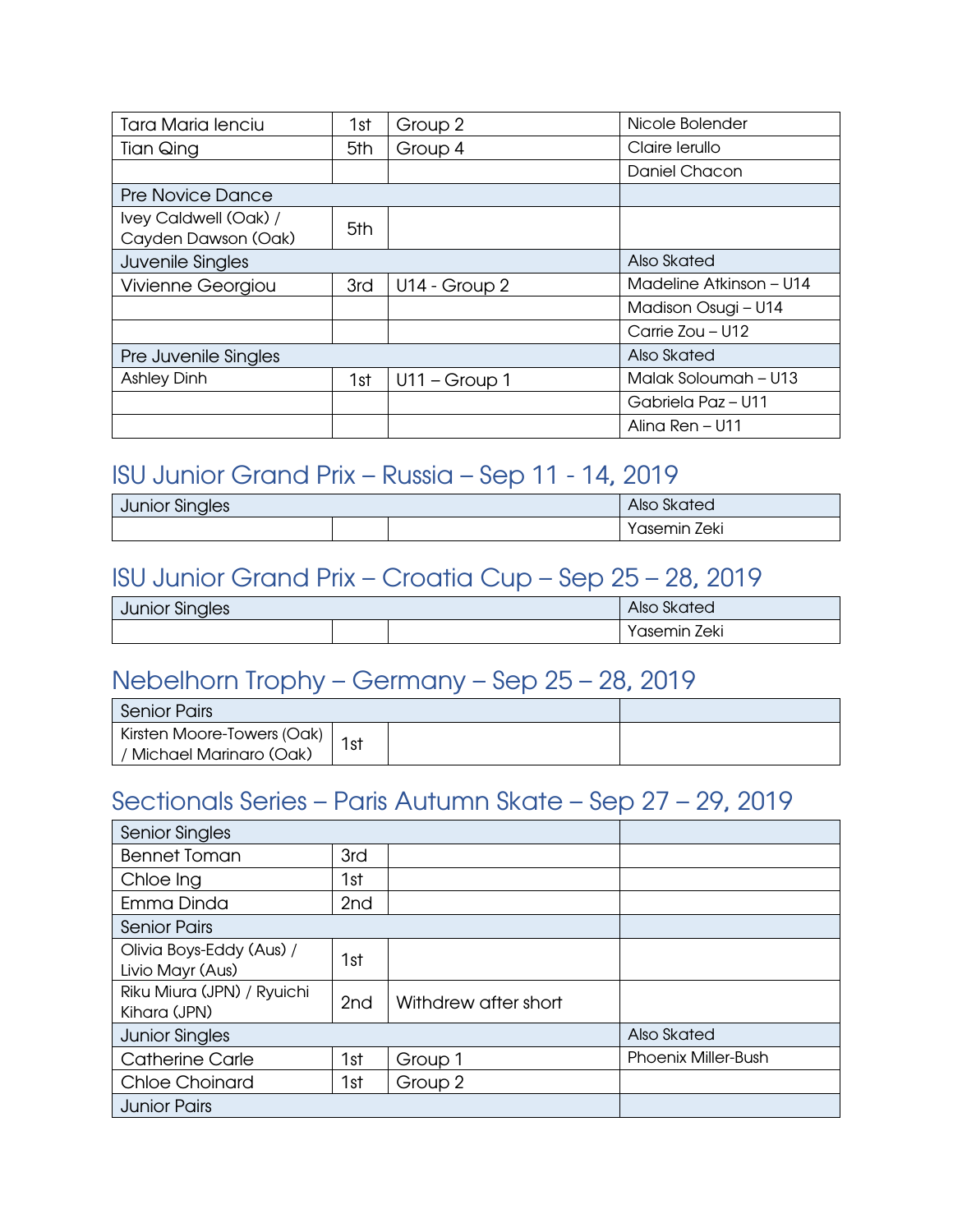| Audrey Carle (Oak) /                            | 1st             |                 |                                              |
|-------------------------------------------------|-----------------|-----------------|----------------------------------------------|
| Gabriel Farand (Oak)                            |                 |                 |                                              |
| Mackenzie Ripley (KW) /<br>Owen Brawley (KW)    | 2 <sub>nd</sub> |                 |                                              |
| Cassandra Leung (Oak)/<br>Paxton Fletcher (Oak) | 3rd             |                 |                                              |
| Novice Singles                                  |                 |                 | Also Skated                                  |
| <b>Annie Guo</b>                                | 4th             | Group 2         | Alessandra Spina                             |
| Shannon Bowman                                  | 1st             | Group 3         | Sophie Vasquez                               |
| Novice Dance                                    |                 |                 |                                              |
| Nicole Bolender (Oak) /<br>Aiden Dotzert (KW)   | 3rd             |                 |                                              |
| Pre Novice Singles                              |                 |                 | Also Skated                                  |
| <b>Tian Qing</b>                                | 1st             | Group 2         | Abigail Jackson                              |
|                                                 |                 |                 | Claire lerullo                               |
|                                                 |                 |                 | Daniella Antowan                             |
|                                                 |                 |                 | Nicole Bolender                              |
|                                                 |                 |                 | <b>Daniel Chacon</b>                         |
| <b>Pre Novice Dance</b>                         |                 | Also Skated     |                                              |
|                                                 |                 |                 | Ivey Caldwell (Oak) /<br>Cayden Dawson (Oak) |
| Juvenile Singles                                |                 |                 | Also Skated                                  |
|                                                 |                 |                 | Mckenna Lipsitt - U14                        |
| Pre Juvenile Singles                            |                 |                 | Also Skated                                  |
| <b>Ashley Dinh</b>                              | 2nd             | $U11 - Group 1$ | Malak Soloumah - U13                         |
|                                                 |                 |                 | Lindsay Meyer - U13                          |
|                                                 |                 |                 | Hannah Meyer - U13                           |
|                                                 |                 |                 | Katarina Kostelansky - U11                   |
|                                                 |                 |                 | Alina Ren - U11                              |

## <span id="page-5-0"></span>Halloween Cup 2019 – Budapest, Hungary – Oct 17 - 20,

#### 2019

| <b>Junior Singles</b> |                          | Also Skated  |
|-----------------------|--------------------------|--------------|
|                       | Achieved minimum scores  | Yasemin Zeki |
|                       | required for Jr. Worlds. |              |

#### <span id="page-5-1"></span>Sectionals Series – Octoberfest – Oct 17 - 20, 2019

| <b>Senior Singles</b> |     |  | Also Skated |
|-----------------------|-----|--|-------------|
| Chloe Ing             | 1st |  | Emma Dinda  |
| Olivia Farrow         | 4th |  |             |
| <b>Senior Pairs</b>   |     |  |             |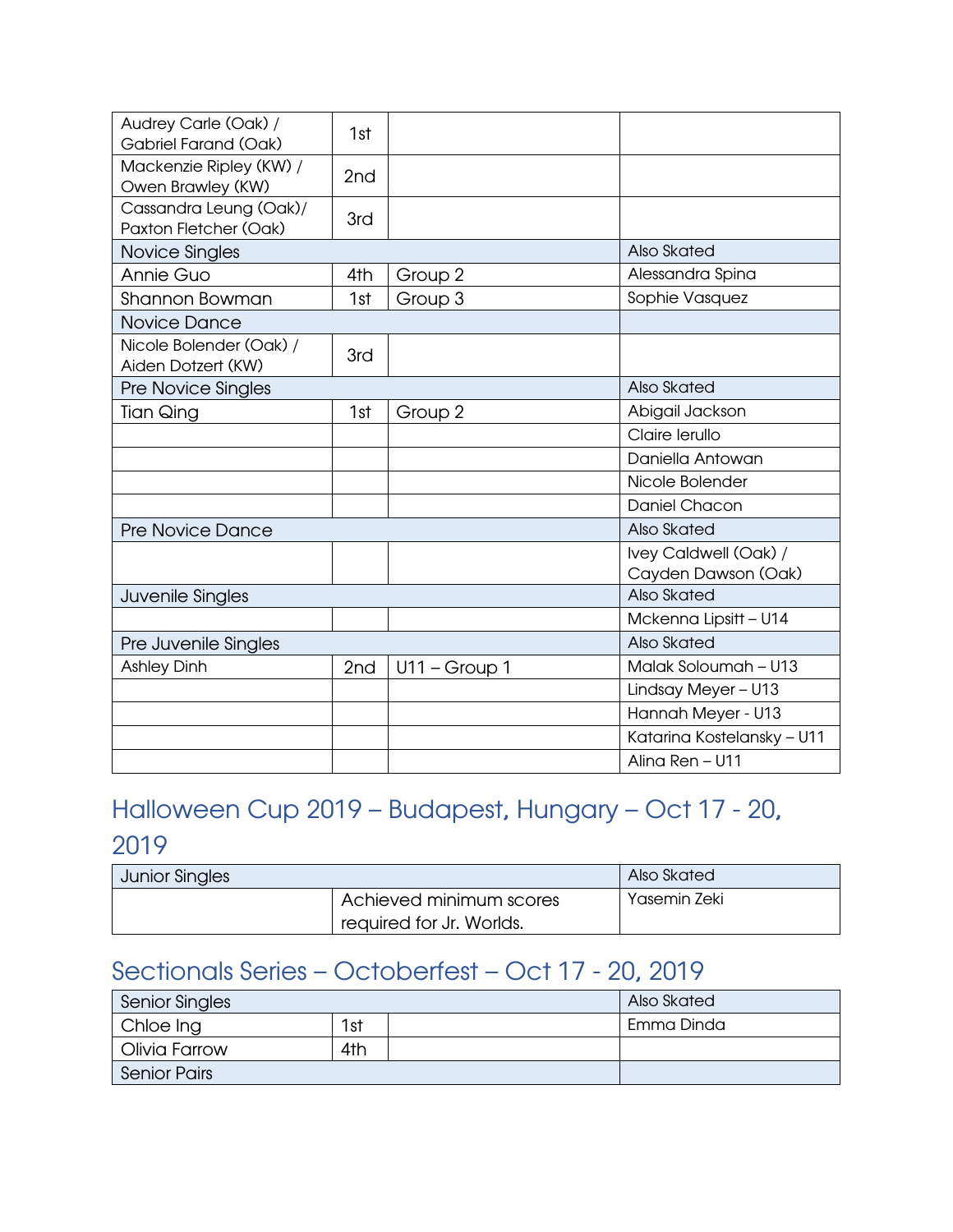| Olivia Boys-Eddy (Aus) /<br>Livio Mayr (Aus)      | 1st |                 |                                               |
|---------------------------------------------------|-----|-----------------|-----------------------------------------------|
| <b>Junior Singles</b>                             |     |                 | Also Skated                                   |
| <b>Chloe Choinard</b>                             | 4th | Group 1         | <b>Phoenix Miller-Bush</b>                    |
| <b>Catherine Carle</b>                            | 1st | Group 3         |                                               |
| <b>Junior Pairs</b>                               |     |                 |                                               |
| Audrey Carle (Oak) /<br>Gabriel Farand (Oak)      | 1st |                 |                                               |
| Cassandra Leung (Oak)/<br>Paxton Fletcher (Oak)   | 3rd |                 |                                               |
| Novice Singles                                    |     |                 | Also Skated                                   |
| <b>Audrey Carle</b>                               | 5th | Group 4         | Alessandra Spina                              |
|                                                   |     |                 | Annie Guo                                     |
|                                                   |     |                 | Shannon Bowman                                |
|                                                   |     |                 | Sophie Vasquez                                |
|                                                   |     |                 | <b>Christian Nainer</b>                       |
| Novice Dance                                      |     |                 | Also Skated                                   |
|                                                   |     |                 | Nicole Bolender (Oak) /<br>Aiden Dotzert (KW) |
| Pre Novice Singles                                |     |                 | Also Skated                                   |
| Tara Maria lenciu                                 | 1st | Group 2         | Claire lerullo                                |
| <b>Tian Qing</b>                                  | 3rd | Group 3         | Nicole Bolender                               |
|                                                   |     |                 | Daniel Chacon                                 |
| <b>Pre Novice Dance</b>                           |     |                 | Also Skated                                   |
| Abigail Jackson (Oak) /<br>Christian Nainer (Oak) | 3rd |                 | Ivey Caldwell (Oak) /<br>Cayden Dawson (Oak)  |
| Juvenile Singles                                  |     |                 | Also Skated                                   |
| Cayden Dawson                                     | 2nd | U14             | Jazmine Desrochers - U14                      |
|                                                   |     |                 | Madeline Atkinson - U14                       |
|                                                   |     |                 | Carrie Zou - U12                              |
| Pre Juvenile Singles                              |     |                 | Also Skated                                   |
| Malak Soloumah                                    | 5th | $U13 - Group 2$ | Amy Wang - U13                                |
|                                                   |     |                 | Ashley Dinh - U11                             |
|                                                   |     |                 | Katarina Kostelansky - U11                    |

## <span id="page-6-0"></span>Super Series – Skokie Skate – Huntsville, ON – Oct 25 - 27,

#### 2019

| Juvenile Singles     |                 |      | Also Skated              |
|----------------------|-----------------|------|--------------------------|
| Cayden Dawson        | 2 <sub>nd</sub> | U14  | Jazmine Desrochers - U14 |
| Carrie Zou           | 5th             | 1112 | Madeline Atkinson – U14  |
|                      |                 |      | Sydney Ross - U14        |
| Pre Juvenile Singles |                 |      | Also Skated              |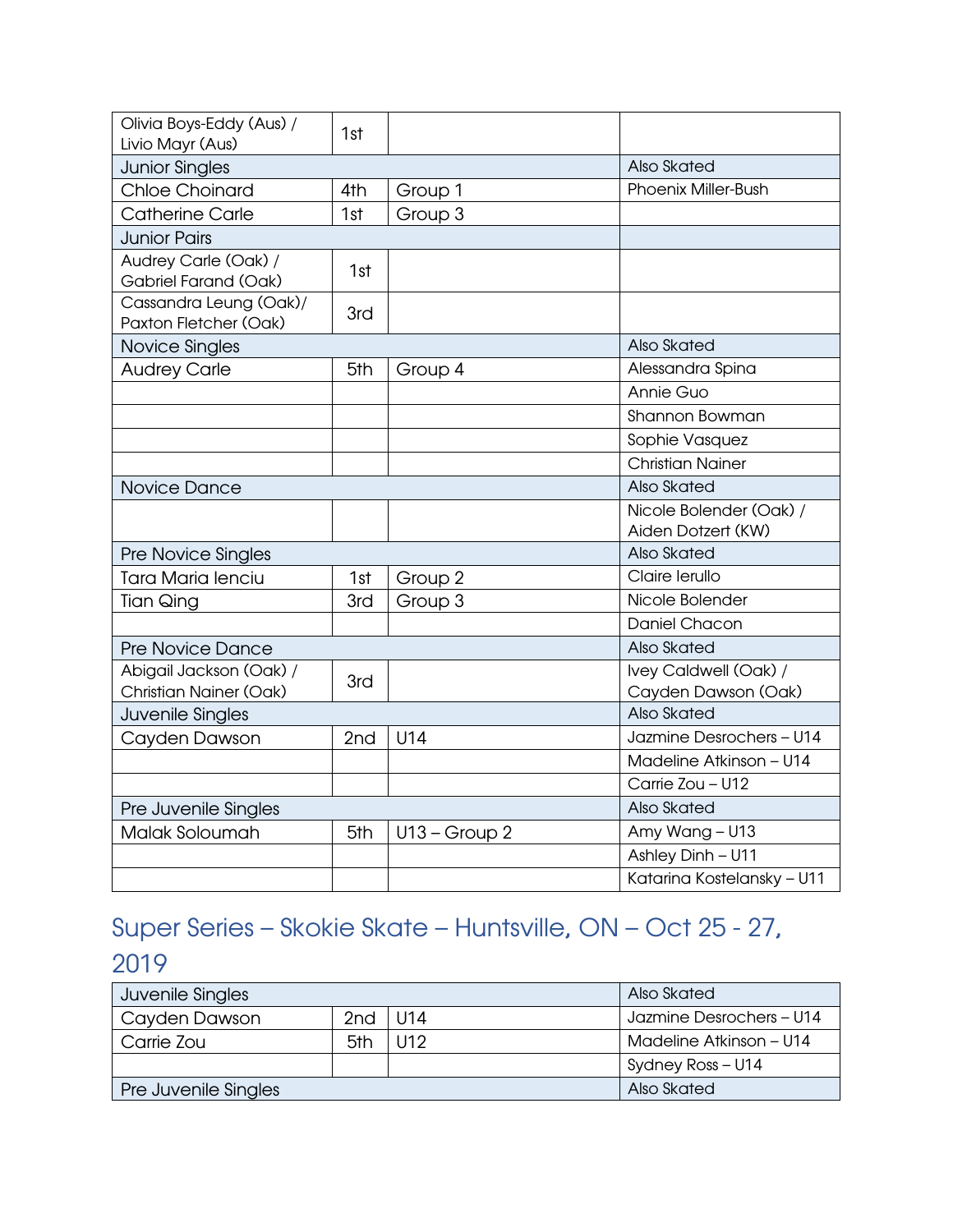| <b>Ashley Dinh</b>   | 1st | U11             | Hannah Meyer - U13      |
|----------------------|-----|-----------------|-------------------------|
|                      |     |                 | Lindsay Meyer - U13     |
|                      |     |                 | Malak Soloumah - U13    |
| <b>STAR Gold</b>     |     |                 | Also Skated             |
| <b>Tayler Mackey</b> | 3rd | Gold            | Jessie Dalby - Gold     |
| STAR <sub>9</sub>    |     |                 | Also Skated             |
| <b>Jessie Dalby</b>  | 1st | $O14 - Group 1$ | Victoria Toscano - 014  |
| Jazmine Desrochers   | 3rd | $U14 - Group 1$ | Ashley Dinh - U14       |
| Carrie Zou           | 2nd | $U14 - Group 2$ | Sydney Ross - U14       |
| STAR 7 and STAR 6    |     |                 | Also Skated             |
|                      |     |                 | Sheridan McCready - 012 |
| STAR <sub>5</sub>    |     |                 | Also Skated             |
| Faith Ji             | 1st | $O13 - Group 4$ | Caitlin MacDonald - U13 |
| Ksenia Krouzkevitch  | 3rd | $U10 - Group 2$ | Abigail Workman - U13   |
|                      |     |                 | Kassia Herman - U13     |
|                      |     |                 | Linnea Cotter - U10     |
|                      |     |                 | Joyce Yang - U10        |

#### <span id="page-7-0"></span>Skate Canada Int'l – Kelowna BC – Oct 25 - 26, 2019

| Senior Pairs                                           |     |                             |  |
|--------------------------------------------------------|-----|-----------------------------|--|
| Kirsten Moore-Towers (Oak)<br>/ Michael Marinaro (Oak) | 2nd | <b>ISU Grand Prix Event</b> |  |

#### <span id="page-7-1"></span>Volvo Open Cup – Riga, Latvia – Nov 5 - 10, 2019

| <b>Senior Pairs</b>    |     |  | Also Skated                                  |
|------------------------|-----|--|----------------------------------------------|
|                        |     |  | Olivia Boys-Eddy (Aus) /<br>Livio Mayr (Aus) |
| <b>Junior Pairs</b>    |     |  | Also Skated                                  |
|                        |     |  | Audrey Carle (Oak) /                         |
|                        |     |  | Gabriel Farand (Oak)                         |
| <b>Junior Singles</b>  |     |  | Also Skated                                  |
| <b>Catherine Carle</b> | 4th |  |                                              |

## <span id="page-7-2"></span>Skate Ontario Sectional Championships – Flamborough –

#### Nov 7 - 10, 2019

Qualifier Event for 2020 Skate Canada Challenge

| Senior Singles - Qualified |                 | Also Skated |
|----------------------------|-----------------|-------------|
| <b>Bennet Toman</b>        | 4th             | Emma Dinda  |
| Olivia Farrow              | 2 <sub>nd</sub> |             |
| Senior Pairs - Qualified   |                 |             |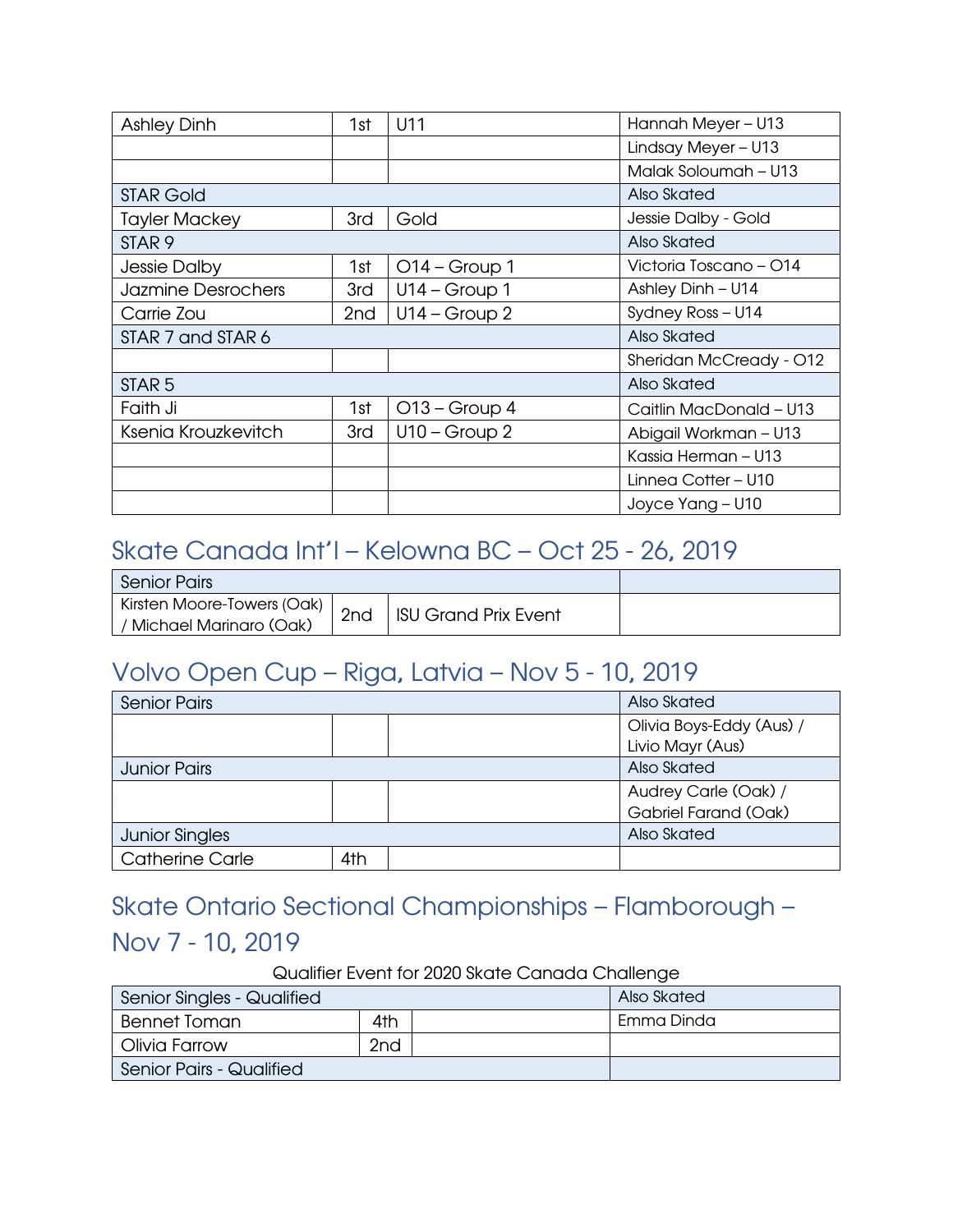| Chloe Choinard (Oak) /<br>Shaquille Davis (Oak)          | 1st        |                               |
|----------------------------------------------------------|------------|-------------------------------|
| Kirsten Moore-Towers (Oak)<br>/ Michael Marinaro (Oak)   | Bye        |                               |
| <b>Junior Singles - Qualified</b>                        |            | Also Skated                   |
| <b>Chloe Choinard</b>                                    | 9th        | <b>Phoenix Miller-Bush</b>    |
| <b>Catherine Carle</b>                                   | Bye        |                               |
| <b>Junior Pairs - Qualified</b>                          |            |                               |
| Mackenzie Ripley (St. Th) /<br>Owen Brawley (Oak)        | 3re        |                               |
| Brooke Mcintosh (CIA) /<br><b>Brandon Toste (Oak)</b>    | 2nd        |                               |
| Audrey Carle (Oak) /<br>Gabriel Farand (Oak)             | <b>Bye</b> |                               |
| Cassandra Leung (Oak)/<br>Paxton Fletcher (Oak)          | Bye        |                               |
| Novice Singles - Qualified                               |            | Also Skated                   |
| Annie Guo                                                | 9th        | Alessandra Spina              |
| <b>Audrey Carle</b>                                      | <b>Bye</b> | Sophie Vasquez                |
| <b>Christian Nainer</b>                                  | 8th        |                               |
| Novice Dance - Qualified                                 |            | Also Skated                   |
| Nicole Bolender (Oak) /<br>Aiden Dotzert (KW)            | 4th        |                               |
| Pre Novice Singles - Qualified                           |            | Also Skated                   |
| Tara Maria lenciu                                        | 5th        | Claire lerullo                |
| Tian Qing                                                | 8th        | Nicole Bolender (invitational |
| Daniel Chacon                                            | 11th       | event)                        |
| Pre Novice Dance - Qualified                             |            | Also Skated                   |
| Abigail Jackson (Oak) /<br><b>Christian Nainer (Oak)</b> | 5th        |                               |
| Ivey Caldwell (Oak) /<br>Cayden Dawson (Oak)             | 4th        |                               |

## <span id="page-8-0"></span>Super Series – Blades of Baltimore – Nov 16-17, 2019

| Pre Juvenile Singles |     |     |                          |
|----------------------|-----|-----|--------------------------|
| Malak Soloumah       | 1st | U13 |                          |
| STAR <sub>7</sub>    |     |     | Also Skated              |
|                      |     |     | Sheridan McCready - U12  |
| STAR 6               |     |     | Also Skated              |
|                      |     |     | <b>Sheridan McCready</b> |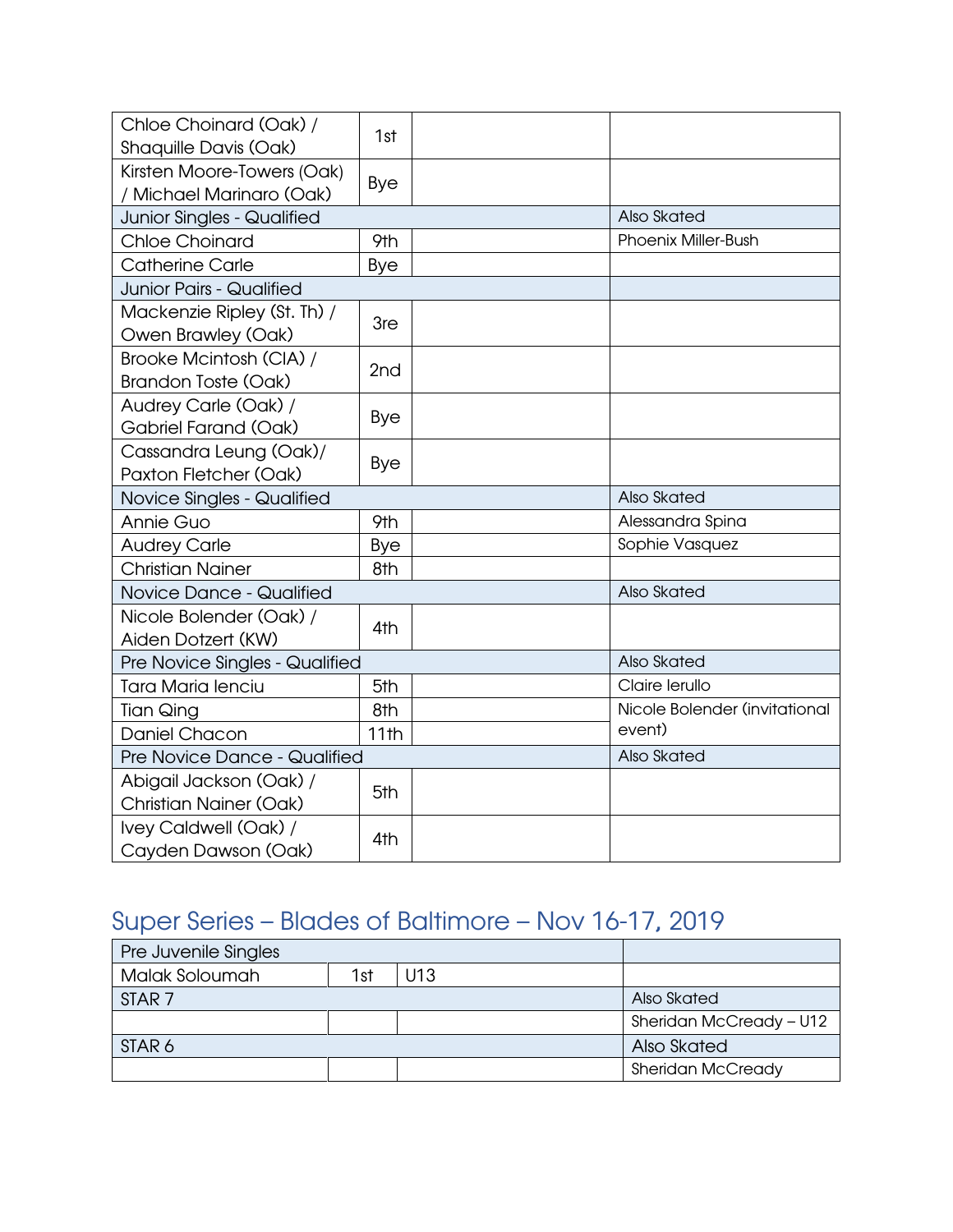#### <span id="page-9-0"></span>Super Series – KIS, Georgina – Nov 22-24, 2019

| Juvenile Singles      |                 |                   | Also Skated             |
|-----------------------|-----------------|-------------------|-------------------------|
| Kirill Valoshyn       | 3rd             | U14               | Sydney Ross - U14       |
| <b>Madison Osugi</b>  | 4th             | $U14 - Group 2$   | Vivienne Georgiou - U14 |
| <b>Ashley Dinh</b>    | 5th             | U12               | Carrie Zou - U12        |
| Pre Juvenile Singles  |                 |                   | Also Skated             |
| Malak Soloumah        | 3rd             | $U13 - Group 2$   | Amy Wang - U13          |
|                       |                 |                   | Ellen Lei - U13         |
|                       |                 |                   | Alina Ren - U11         |
|                       |                 |                   | Gabriela Paz - U11      |
| <b>STAR Gold</b>      |                 |                   | Also Skated             |
| Jessie Dalby          | 2nd             |                   |                         |
| <b>Tayler Mackey</b>  | 5th             |                   |                         |
| STAR <sub>9</sub>     |                 |                   | Also Skated             |
| Jessie Dalby          | 2 <sub>nd</sub> | O14               | Carrie Zou - U14        |
| <b>Ashley Dinh</b>    | 1st             | $U14 - Group 2$   | Sydney Ross - U14       |
| <b>Madison Osugi</b>  | 2nd             | $U14 - Group 1$   |                         |
| STAR 8 and STAR 6     |                 |                   | Also Skated             |
| <b>Samantha Cates</b> | 5th             | STAR <sub>6</sub> | Sophie Wagner - STAR 8  |
| STAR <sub>5</sub>     |                 |                   | Also Skated             |
| Ksenia Krouzkevitch   | 5th             | $U10 - Group3$    | Kassia Herman - U13     |
|                       |                 |                   | Caitlin MacDonald - U13 |
|                       |                 |                   | Gabrielle Waine - U13   |
|                       |                 |                   | Linnea Cotter - U10     |
|                       |                 |                   | Chloe Jarzyna - U10     |
|                       |                 |                   | Joyce Yang - U10        |

#### <span id="page-9-1"></span>NHK – Sapporo Japan – Nov 22 - 24, 2019

| <b>Senior Pairs</b>                                    |     |                             | Also Skated                                |
|--------------------------------------------------------|-----|-----------------------------|--------------------------------------------|
| Kirsten Moore-Towers (Oak)<br>/ Michael Marinaro (Oak) | 2nd | <b>ISU Grand Prix Event</b> | Riku Miura (JPN) / Ryuichi<br>Kihara (JPN) |

## <span id="page-9-2"></span>Skate Canada Challenge – Flamborough – Nov 27 – Dec 1, 2019

Qualifier Event for 2020 Canadian Tire Nationals Skating Championships

| Senior Singles - Qualified |     |  |
|----------------------------|-----|--|
| Bennet Toman               | 7th |  |
| Olivia Farrow              | 9th |  |
| Senior Pairs - Qualified   |     |  |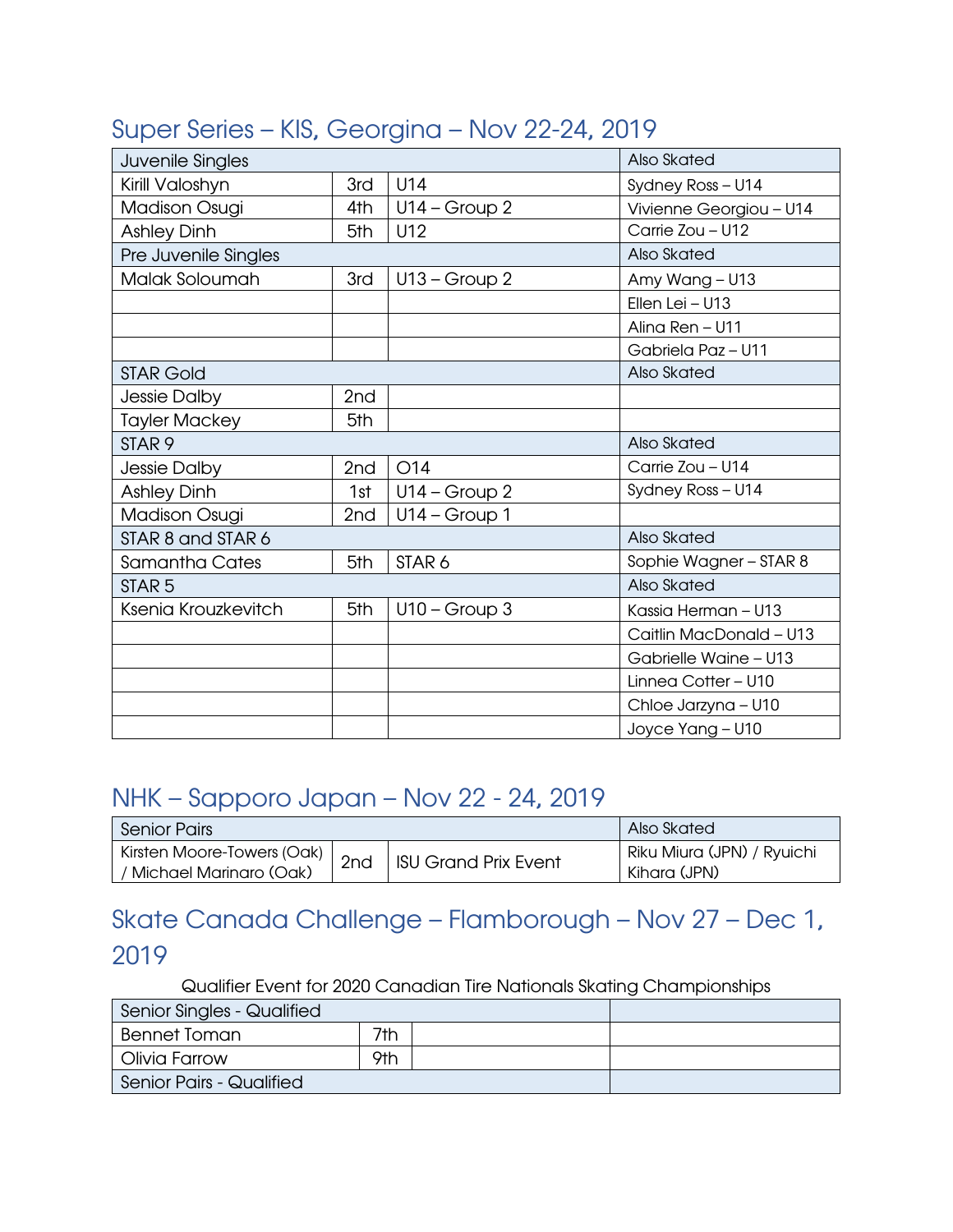| Chloe Choinard (Oak) /<br>Shaquille Davis (Oak)            | 7th  |                                              |
|------------------------------------------------------------|------|----------------------------------------------|
| Kirsten Moore-Towers (Oak)<br>/ Michael Marinaro (Oak)     | Bye  |                                              |
| Junior Singles - Qualified                                 |      | Also Skated                                  |
| <b>Catherine Carle</b>                                     | 2nd  | <b>Chloe Choinard</b>                        |
| <b>Junior Pairs - Qualified</b>                            |      |                                              |
| Brooke Mcintosh (CIA) /<br><b>Brandon Toste (Oak)</b>      | 1st  |                                              |
| Audrey Carle (Oak) /<br>Gabriel Farand (Oak)               | 3rd  |                                              |
| Cassandra Leung (Oak)/<br>Paxton Fletcher (Oak)            | 11th |                                              |
| Mackenzie Ripley (St. Th) /<br>Owen Brawley (Oak)          | 12th |                                              |
| Novice Singles - Qualified                                 |      | Also Skated                                  |
| <b>Audrey Carle</b>                                        | 5th  | Annie Guo                                    |
| <b>Christian Nainer</b>                                    | 12th |                                              |
| Novice Dance - Qualified                                   |      | Also Skated                                  |
| Nicole Bolender (Oak) /<br>Aiden Dotzert (KW)              | 10th |                                              |
| Pre Novice Singles - National Championships for this level |      | Also Skated                                  |
| <b>Tara Maria lenciu</b>                                   | 6th  | <b>Daniel Chacon</b>                         |
|                                                            |      | <b>Tian Qing</b>                             |
| Pre Novice Dance - National Championships for this level   |      |                                              |
| Abigail Jackson (Oak) /<br><b>Christian Nainer (Oak)</b>   | 2nd  | Ivey Caldwell (Oak) /<br>Cayden Dawson (Oak) |

## <span id="page-10-0"></span>ISU Grand Prix Final – Torino, Italy – Dec 5-7, 2019

| <b>Senior Pairs</b>                                    |     |                             |  |
|--------------------------------------------------------|-----|-----------------------------|--|
| Kirsten Moore-Towers (Oak)<br>/ Michael Marinaro (Oak) | 4th | <b>ISU Grand Prix Final</b> |  |

#### <span id="page-10-1"></span>Synchro Series Bill Phillips – Dorchester, ON – Dec 13-15, 2019

| <b>EDGE Teams</b>               |                 | Also Skated  |
|---------------------------------|-----------------|--------------|
| 2 <sub>nd</sub><br>Intermediate |                 | Pre Juvenile |
| Juvenile                        | 2 <sub>nd</sub> |              |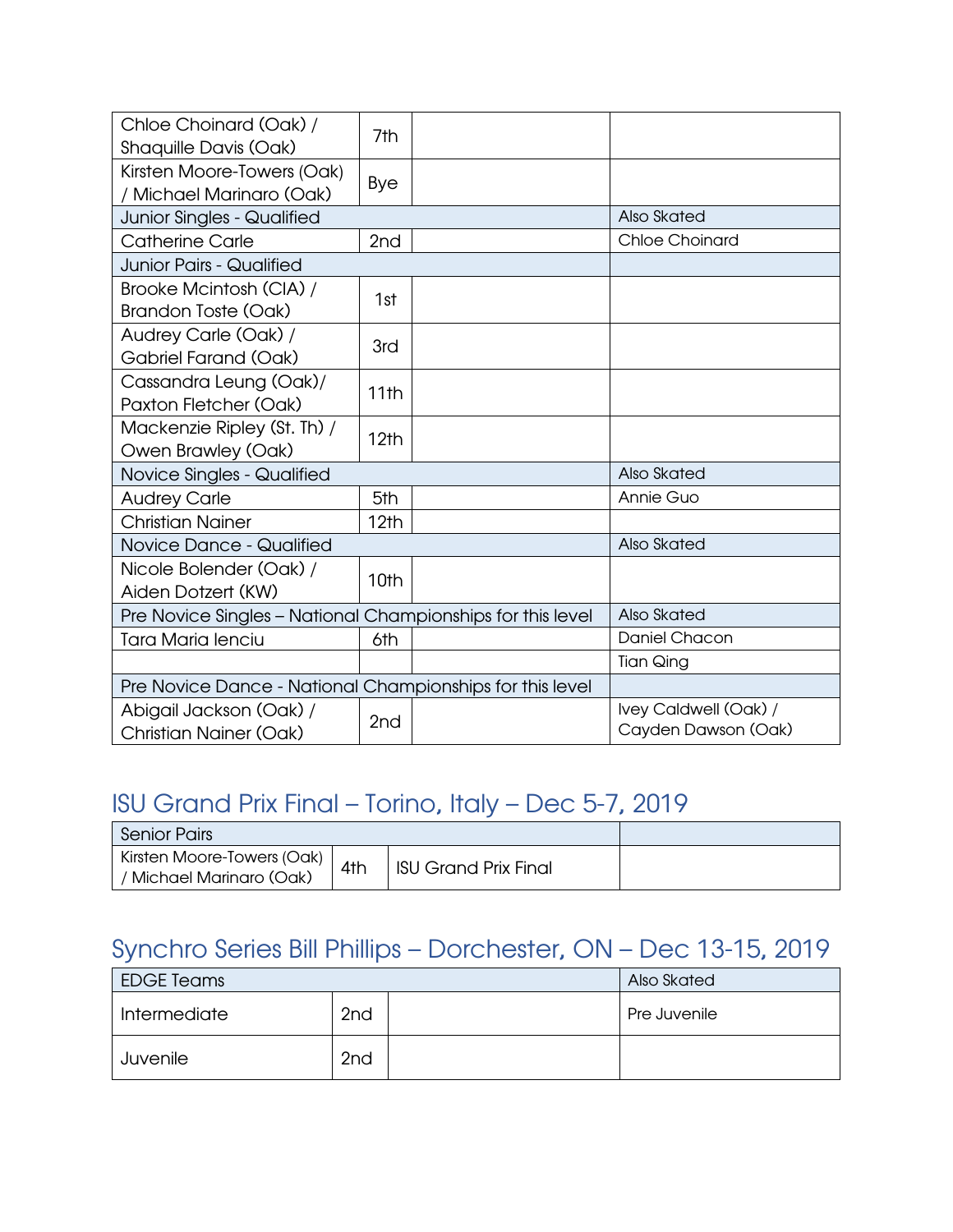## <span id="page-11-0"></span>Super Series – December Classic – Stratford, ON – Dec 13-15, 2019

| Juvenile Singles     |     |                 | Also Skated              |
|----------------------|-----|-----------------|--------------------------|
| Kirill Valoshyn      | 2nd | U14             | Madeline Atkinson - U14  |
| Jazmine Desrochers   | 3rd | U14             | Madison Osugi - U14      |
| <b>Sydney Ross</b>   | 4th | U14             | Mckenna Lipsitt- U14     |
| <b>Ashley Dinh</b>   | 2nd | U12             | Carrie Zou - U12         |
|                      |     |                 | Ellen Lei - U12          |
| Pre Juvenile Singles |     |                 | Also Skated              |
|                      |     |                 | Amy Wang - U13           |
|                      |     |                 | Hannah Meyer-U13         |
|                      |     |                 | Kayla Cheung - U13       |
|                      |     |                 | Lindsay Meyer - U13      |
|                      |     |                 | Malak Soloumah - U13     |
|                      |     |                 | Gabriela Paz - U11       |
| STAR <sub>9</sub>    |     |                 | Also Skated              |
| <b>Ashley Dinh</b>   | 3rd | U14             | Carrie Zou - U14         |
|                      |     |                 | Jazmine Desrochers - U14 |
|                      |     |                 | Sydney Ross - U14        |
| STAR <sub>7</sub>    |     |                 | Also Skated              |
|                      |     |                 | Sheridan McCready - 012  |
| STAR <sub>6</sub>    |     |                 | Also Skated              |
|                      |     |                 | <b>Samantha Cates</b>    |
|                      |     |                 | <b>Sheridan McCready</b> |
| STAR <sub>5</sub>    |     |                 | Also Skated              |
| Faith Ji             | 1st | $O13 - Group 5$ | Caitlin MacDonald - U13  |
| Paige Damen          | 4th | $U13 - Group 3$ | Jade Zhang - U13         |
| Ksenia Krouzkevitch  | 3rd | $U10 - Group 1$ | Chloe Jarzyna - U10      |

## <span id="page-11-1"></span>2020 Youth Olympic Games - Lausanne, Switzerland – Jan 9 -22, 2020

| <b>Junior Singles</b>   |      |  |
|-------------------------|------|--|
| Catherine Carle         | 11th |  |
| <b>Junior Pairs</b>     |      |  |
| Brooke Mcintosh (CIA) / | 4th  |  |
| Brandon Toste (Oak)     |      |  |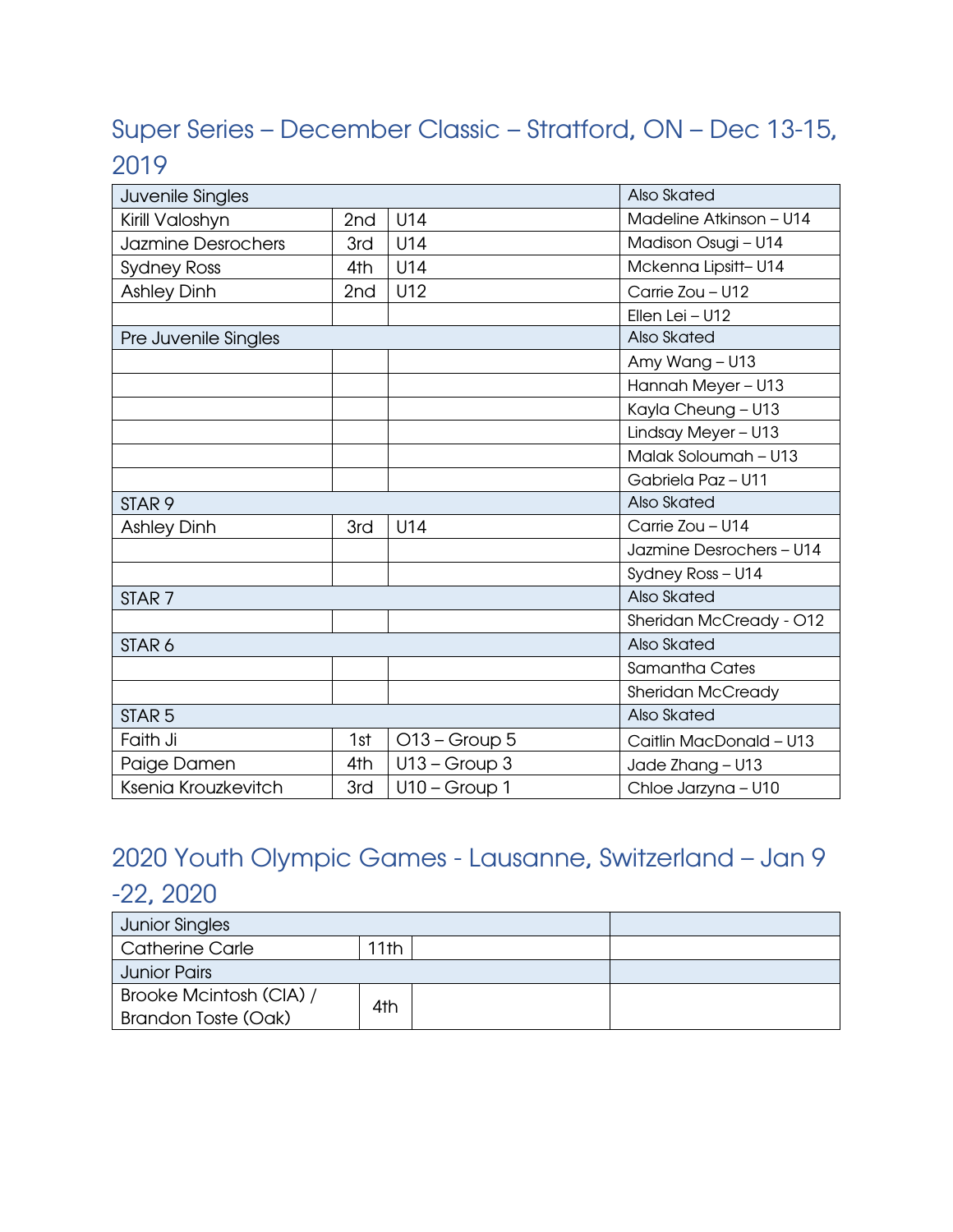#### <span id="page-12-0"></span>Synchro Series Winterfest – Brampton, ON – Jan 10–12, 2020

| <b>EDGE Teams</b>   |     |  |  |
|---------------------|-----|--|--|
| 8th<br>Intermediate |     |  |  |
| Juvenile            | 6th |  |  |

## <span id="page-12-1"></span>Super Series – Charles Dover – Grimsby, ON – Jan 10–12, 2020

| <b>Junior Singles</b>     |                 | Also Skated     |                         |
|---------------------------|-----------------|-----------------|-------------------------|
|                           |                 |                 | Phoenix Miller-Bush     |
| Novice Singles            |                 |                 | Also Skated             |
|                           |                 |                 | Alessandra Spina        |
|                           |                 |                 | Sophie Vasquez          |
| Juvenile Singles          |                 |                 | Also Skated             |
| Madison Osugi             | 2 <sub>nd</sub> | $U14 - Group 1$ | Madeline Atkinson - U14 |
| Cayden Dawson             | 3rd             | U14             | Vivienne Georgiou - U14 |
| <b>Ashley Dinh</b>        | 2nd             | U12             |                         |
| Pre Juvenile Singles      |                 |                 | Also Skated             |
| Malak Soloumah            | 5th             | U13             | Amy Wang - U13          |
|                           |                 |                 | Kayla Cheung - U13      |
|                           |                 |                 | Malak Soloumah - U13    |
| STAR <sub>9</sub>         |                 |                 | Also Skated             |
| <b>Ashley Dinh</b>        | 2nd             | U14             | Madeline Atkinson - U14 |
| <b>Madison Osugi</b>      | 5th             | U14             |                         |
| STAR <sub>8</sub>         |                 |                 | Also Skated             |
| Sophie Wagner             | 3rd             | Group 2         |                         |
| STAR <sub>5</sub>         |                 |                 | Also Skated             |
| Ksenia Krouzkevitch       | 4th             | $U10 - Group 1$ | Caitlin MacDonald - U13 |
| Yuqiao Jade Chen          | 5th             | $U10 - Group 1$ | Kassia Herman - U13     |
|                           |                 |                 | Chloe Jarzyna - U10     |
|                           |                 |                 | Joyce Yang - U10        |
|                           |                 |                 | Linnea Cotter - U10     |
| STAR 10 - Gold Solo Dance |                 |                 | Also Skated             |
| <b>Ava Grace Smith</b>    | 3rd             |                 |                         |
| STAR 8 - 9 Solo Dance     |                 |                 | Also Skated             |
| Amy Wang                  | 1st             |                 |                         |
| Katie Jackson             | 2nd             |                 |                         |
| STAR 6 - 7 Solo Dance     |                 |                 | Also Skated             |
| Ashleigh Howe             |                 |                 |                         |
| <b>Madison Tong</b>       |                 |                 |                         |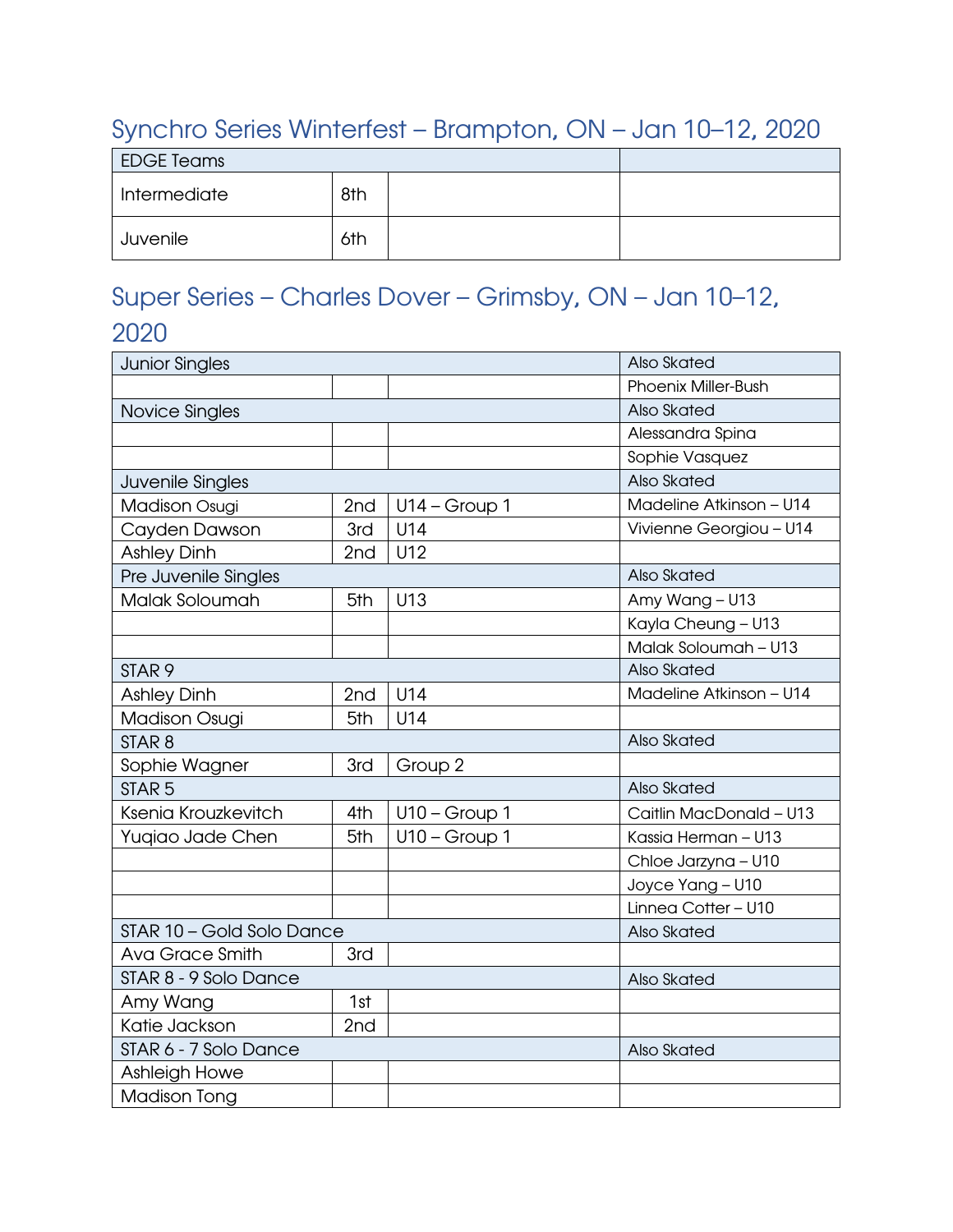| STAR 4 - 5 Solo Dance |     | Also Skated       |
|-----------------------|-----|-------------------|
| Lauren Blanchette     | 1st | Caitlin MacDonald |
| Chloe Jarzyna         | 2nd |                   |
| Abigail Workman       | 3rd |                   |
| Yugiao Jade Chen      | 4th |                   |

## <span id="page-13-0"></span>2020 Canadian Tire National Skating Championships– Mississauga, ON – Jan 13–19, 2020

| <b>Senior Singles</b>                                |      |                      |  |  |  |
|------------------------------------------------------|------|----------------------|--|--|--|
| <b>Bennet Toman</b>                                  | 10th |                      |  |  |  |
| Olivia Farrow                                        | 14th |                      |  |  |  |
| <b>Senior Pairs</b>                                  |      |                      |  |  |  |
| Kirsten Moore-Towers (Oak)<br>Michael Marinaro (Oak) | 1st  | Qualified for Worlds |  |  |  |
| Chloe Choinard (Oak) /<br>Shaquille Davis (Oak)      | 9th  |                      |  |  |  |
| <b>Junior Pairs</b>                                  |      |                      |  |  |  |
| Audrey Carle (Oak) /<br>Gabriel Farand (Oak)         | 7th  |                      |  |  |  |
| Cassandra Leung (Oak)/<br>Paxton Fletcher (Oak)      | 9th  |                      |  |  |  |
| Mackenzie Ripley (St. Th) /<br>Owen Brawley (Oak)    | 10th |                      |  |  |  |
| Novice Singles                                       |      |                      |  |  |  |
| <b>Audrey Carle</b>                                  | 14th |                      |  |  |  |
| <b>Christian Nainer</b>                              | 15th |                      |  |  |  |
| Novice Dance                                         |      |                      |  |  |  |
| Nicole Bolender (Oak) /<br>Aiden Dotzert (KW)        | 11th |                      |  |  |  |

## <span id="page-13-1"></span>Super Series – Milton Winterskate – Milton, ON – Jan 24-26, 2020

| Juvenile Singles   |     |            | Also Skated              |
|--------------------|-----|------------|--------------------------|
| Madison Osugi      | 3rd | $ $ U14    | Madeline Atkinson – U14  |
| Vivienne Georgiou  | 4th | l IJ14     | Jazmine Desrochers - U14 |
| <b>Ashley Dinh</b> | 1st | <b>U12</b> | Mckenna Lipsitt-U14      |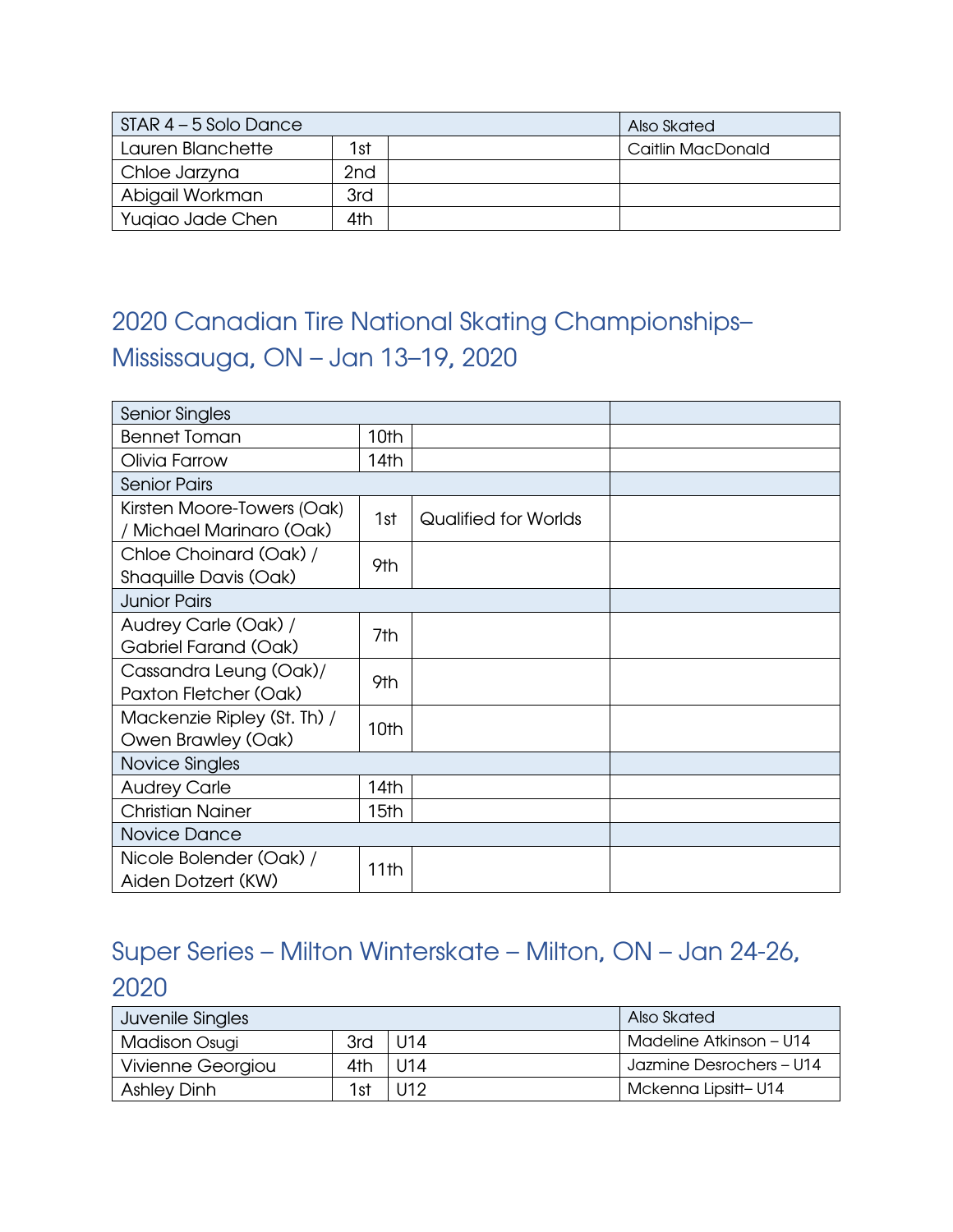|                      |                 |                 | Ellen Lei - U12           |  |
|----------------------|-----------------|-----------------|---------------------------|--|
| Pre Juvenile Singles |                 |                 | Also Skated               |  |
| Malak Soloumah       | 5th             | U13             | Amy Wang - U13            |  |
|                      |                 |                 | Hannah Meyer - U13        |  |
|                      |                 |                 | Kayla Cheung - U13        |  |
|                      |                 |                 | Lindsay Meyer - U13       |  |
|                      |                 |                 | Katarina Kostelansky- U11 |  |
|                      |                 |                 | Gabriela Paz - U11        |  |
| <b>STAR Gold</b>     |                 |                 |                           |  |
|                      |                 |                 | <b>Tayler Mackey</b>      |  |
| STAR <sub>9</sub>    |                 |                 | Also Skated               |  |
| <b>Ashley Dinh</b>   | 1st             | U14             | Jazmine Desrochers - U14  |  |
|                      |                 |                 | Madeline Atkinson - U14   |  |
|                      |                 |                 | Madison Osugi - U14       |  |
| STAR <sub>8</sub>    |                 |                 | Also Skated               |  |
|                      |                 |                 | Sophie Wagner             |  |
| STAR <sub>7</sub>    |                 |                 | Also Skated               |  |
|                      |                 |                 | Caitlin MacDonald - U12   |  |
| STAR <sub>5</sub>    |                 |                 | Also Skated               |  |
| Jade Zhang           | 5th             | $U13 - Group 5$ | Caitlin MacDonald - U13   |  |
| Yuqiao Jade Chen     | 2 <sub>nd</sub> | $U10 - Group 2$ | Gabrielle Waine-U13       |  |
| Chloe Jarzyna        | 3rd             | $U10 - Group3$  | Paige Damen - U13         |  |
|                      |                 |                 | Joyce Yang - U10          |  |
|                      |                 |                 | Linnea Cotter - U10       |  |
|                      |                 |                 | Sarah Du - U10            |  |

## <span id="page-14-0"></span>Synchro Series -Synchrofest – Oakville, ON – Jan 25-26, 2020

| <b>EDGE Teams</b>      |                 |                             | Also Skated  |
|------------------------|-----------------|-----------------------------|--------------|
| Intermediate           | 2 <sub>nd</sub> |                             | Pre Juvenile |
| Juvenile               | 2 <sub>nd</sub> |                             |              |
| <b>Elementary Plus</b> | 3rd             | Group A                     |              |
| Elementary             | 1st             | Group B                     |              |
| Beginner II            |                 | Assess to standard - Silver |              |
| Beginner I             |                 | Assess to standard - Silver |              |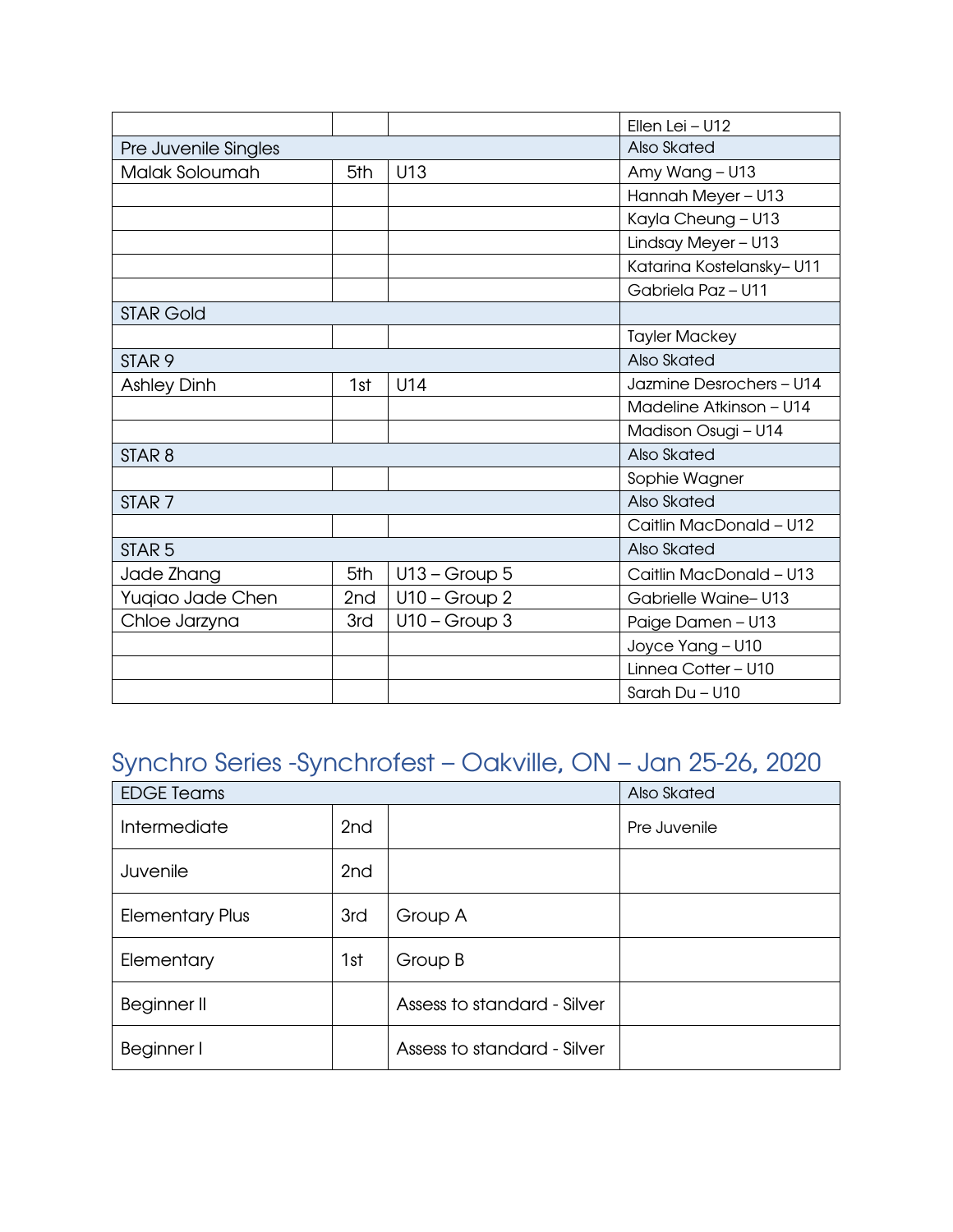## <span id="page-15-0"></span>Bavarian Open 2020 – Oberstdorf, Germany – Feb 3 – 9, 2020

| <b>Senior Pairs</b> | Also Skated |                                            |
|---------------------|-------------|--------------------------------------------|
|                     |             | Olivia Boys-Eddy (Aus)<br>Livio Mayr (Aus) |

## <span id="page-15-1"></span>ISU Four Continents 2020 – Seoul, Korea – Feb 4 – 9, 2020

| <b>Senior Pairs</b>                                   |     |                  | Also Skated                                |
|-------------------------------------------------------|-----|------------------|--------------------------------------------|
| Kirsten Moore-Towers (Oak)<br>(Michael Marinaro (Oak) | 3rd | <b>ISU Event</b> | Riku Miura (JPN) / Ryuichi<br>Kihara (JPN) |

#### <span id="page-15-2"></span>Skate Ontario Synchro Regionals, Markham, Feb 7 – 9, 2020

| <b>EDGE Teams</b> |                 |  | Also Skated |
|-------------------|-----------------|--|-------------|
| Intermediate      | 2 <sub>nd</sub> |  |             |
| Juvenile          | 4th             |  |             |
| Pre Juvenile      | 3rd             |  |             |

## <span id="page-15-3"></span>Super Series – Brampton Flower City, Brampton, Feb 7 – 9, 2020

| <b>Senior Singles</b>      |                 |             | Also Skated              |
|----------------------------|-----------------|-------------|--------------------------|
| <b>Helene Carle</b>        | 2 <sub>nd</sub> |             |                          |
| <b>Junior Singles</b>      |                 |             | Also Skated              |
| <b>Phoenix Miller-Bush</b> | 2 <sub>nd</sub> |             |                          |
| Pre Novice Singles         |                 |             | Also Skated              |
|                            |                 |             | Daniel Chacon            |
|                            |                 |             | Nicole Bolender          |
| Juvenile Singles           |                 | Also Skated |                          |
| Kirill Valoshyn            | 1st             | U14         | Jazmine Desrochers - U14 |
| Cayden Dawson              | 3rd             | U14         | Madeline Atkinson – U14  |
| <b>Ashley Dinh</b>         | 4th             | U12         | Madison Osugi - U14      |
|                            |                 |             | Mckenna Lipsitt - U14    |
|                            |                 |             | Sydney Ross - U14        |
|                            |                 |             | Carrie Zou - U12         |
| Pre Juvenile Singles       |                 |             | Also Skated              |
|                            |                 |             | Hannah Meyer - U13       |